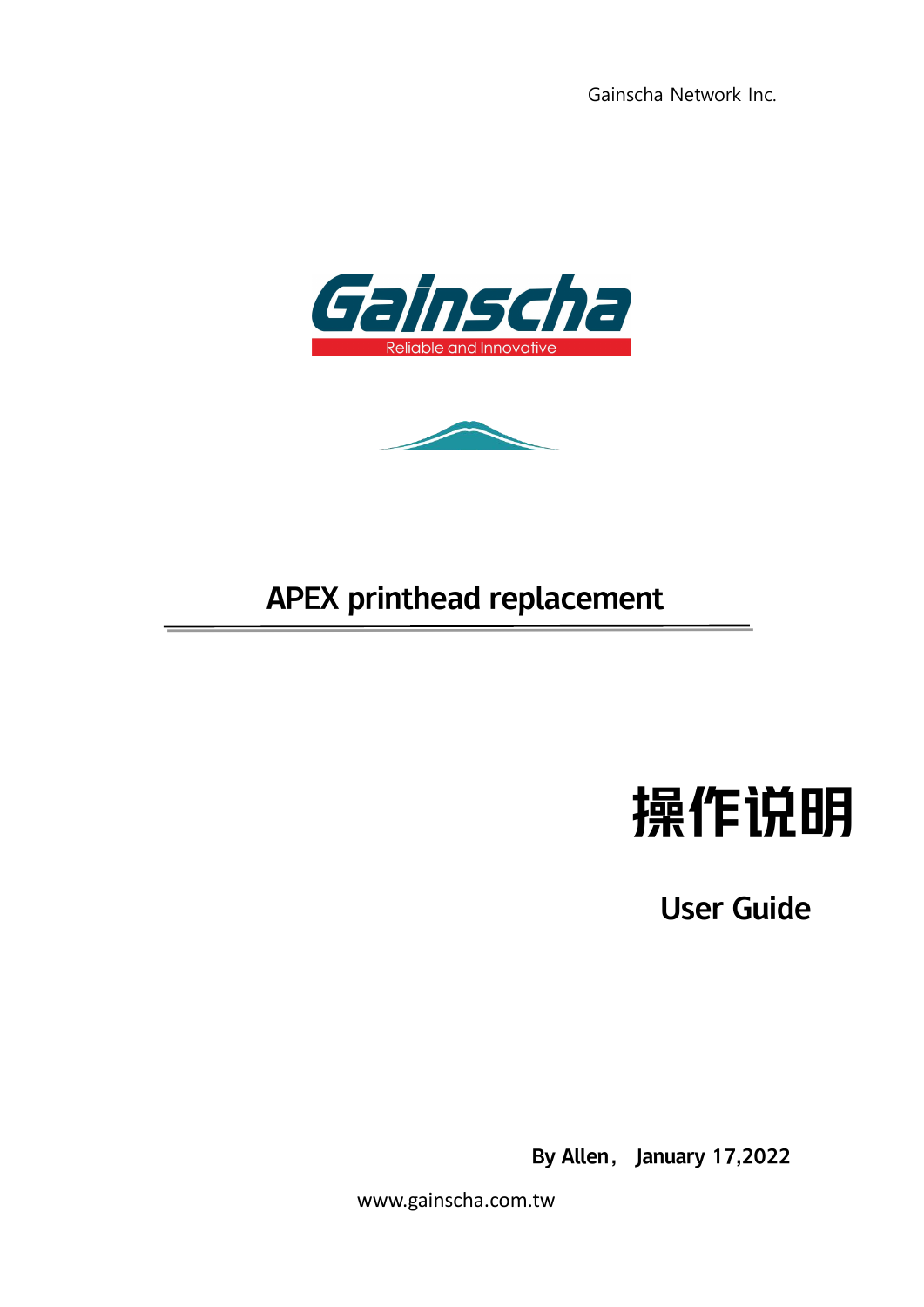一**.Replacement needs:**

- **1. Apex printer.**
- **2. print head.**
- **3. (tweezers)**
- **4. Phillips screwdriver.**
- 二.**Replacement process:**
	- **1.** Remove the carbon belt shaft.



**2.**Pull the spring outward with tweezers.

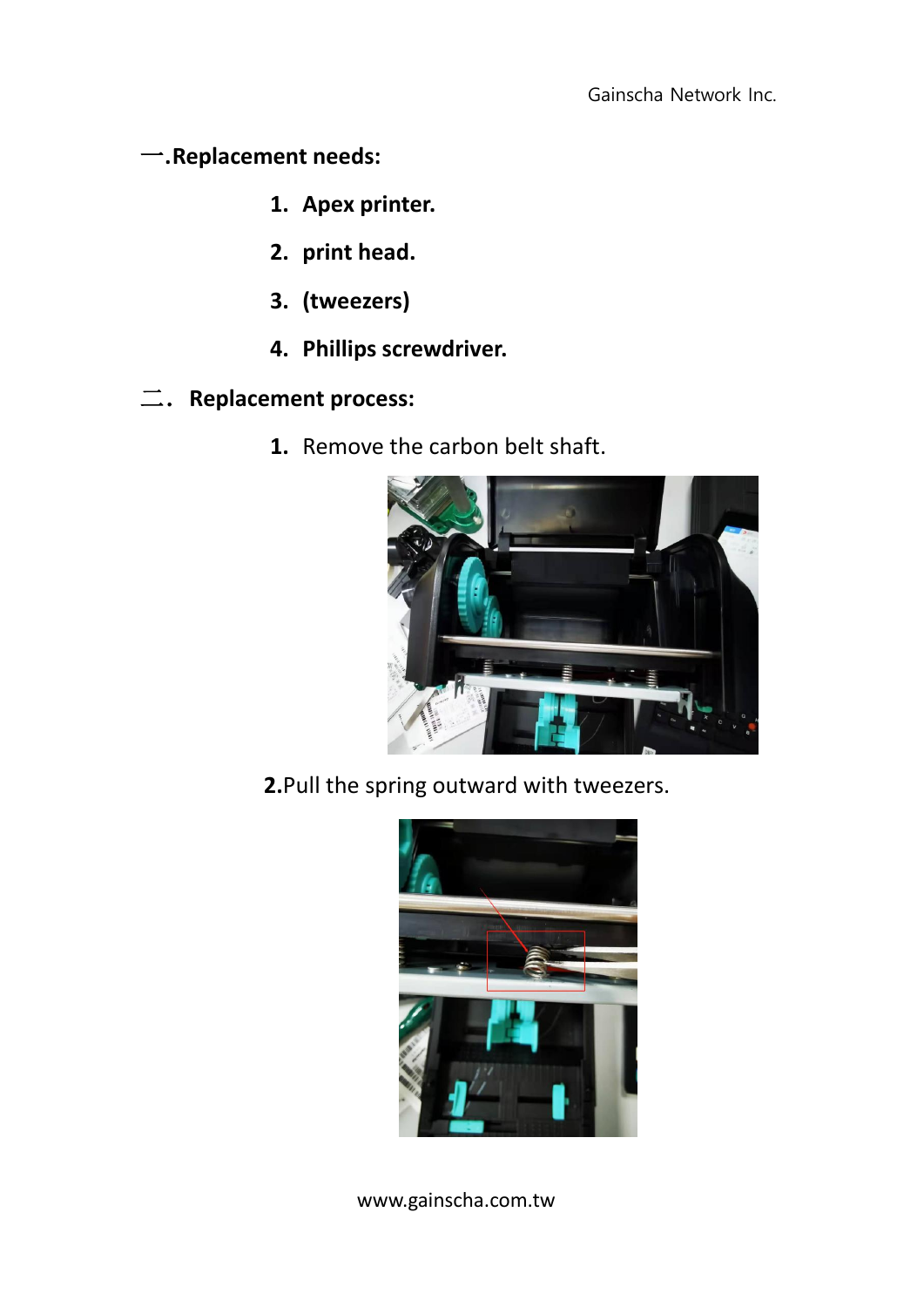

**3.**Remove the remaining spring.

**4.**Press the pointing arrow and remove the print head.



**5.**Remove screws:



**6.**Pull off the connecting cable: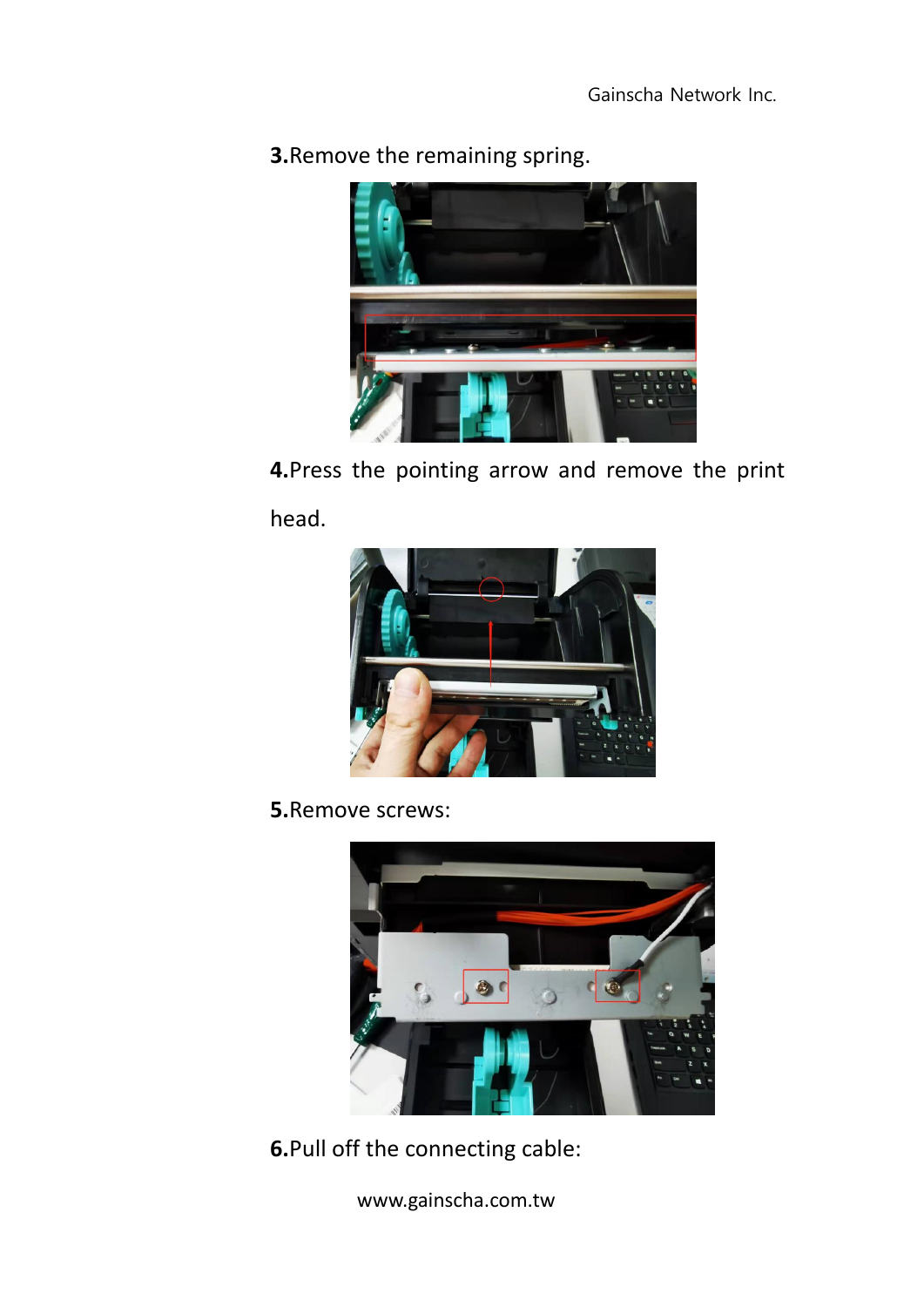Gainscha Network Inc.



**7.**Install the print head: put the print head in the thermal bracket, pay attention to the front and back of the print head, and connect the print head online:



**8.Close the cover plate and the bracket**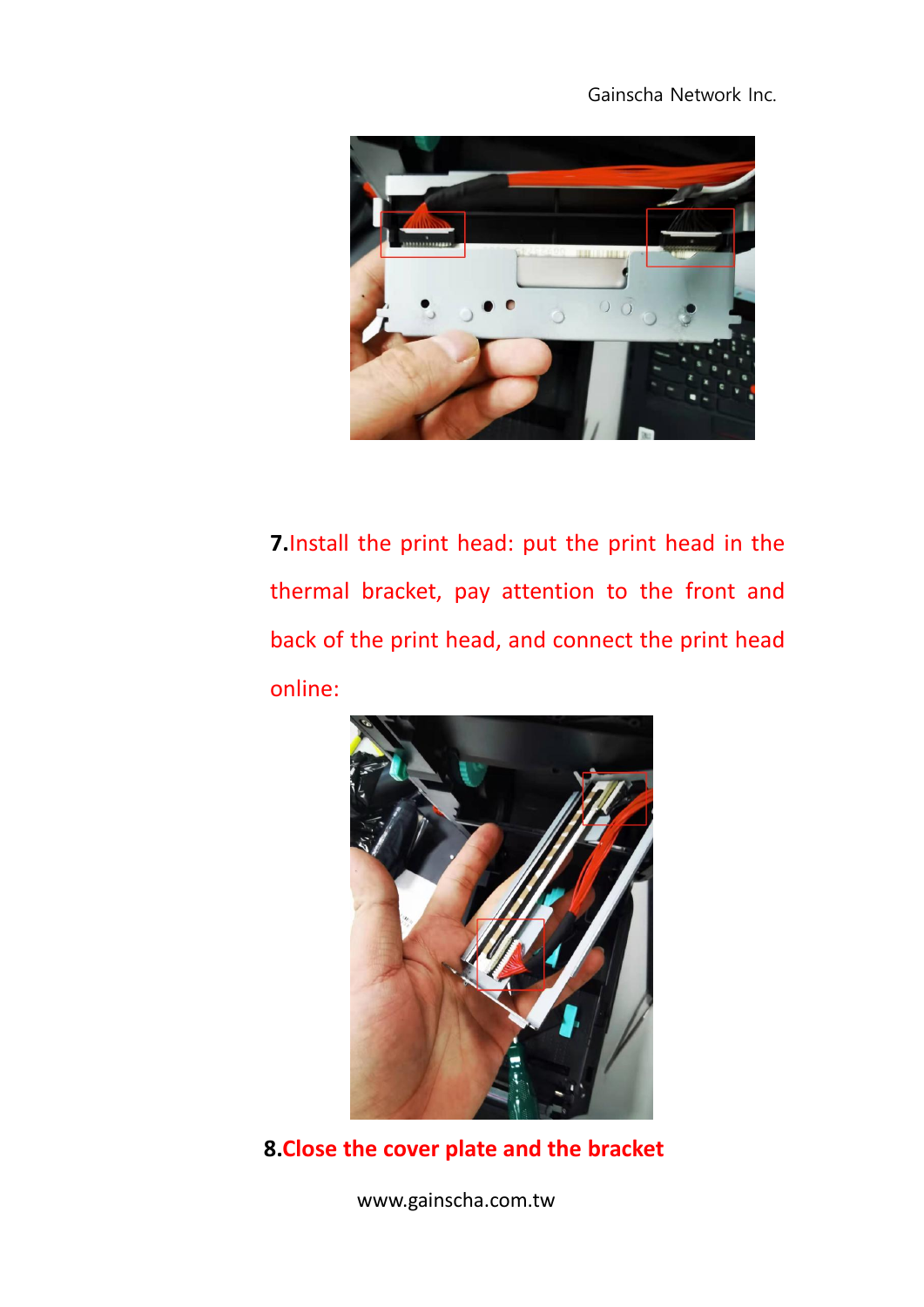Gainscha Network Inc.



**9.Install two fixed screws on the print head (note: the right screw must be plugged with a white coil gasket):**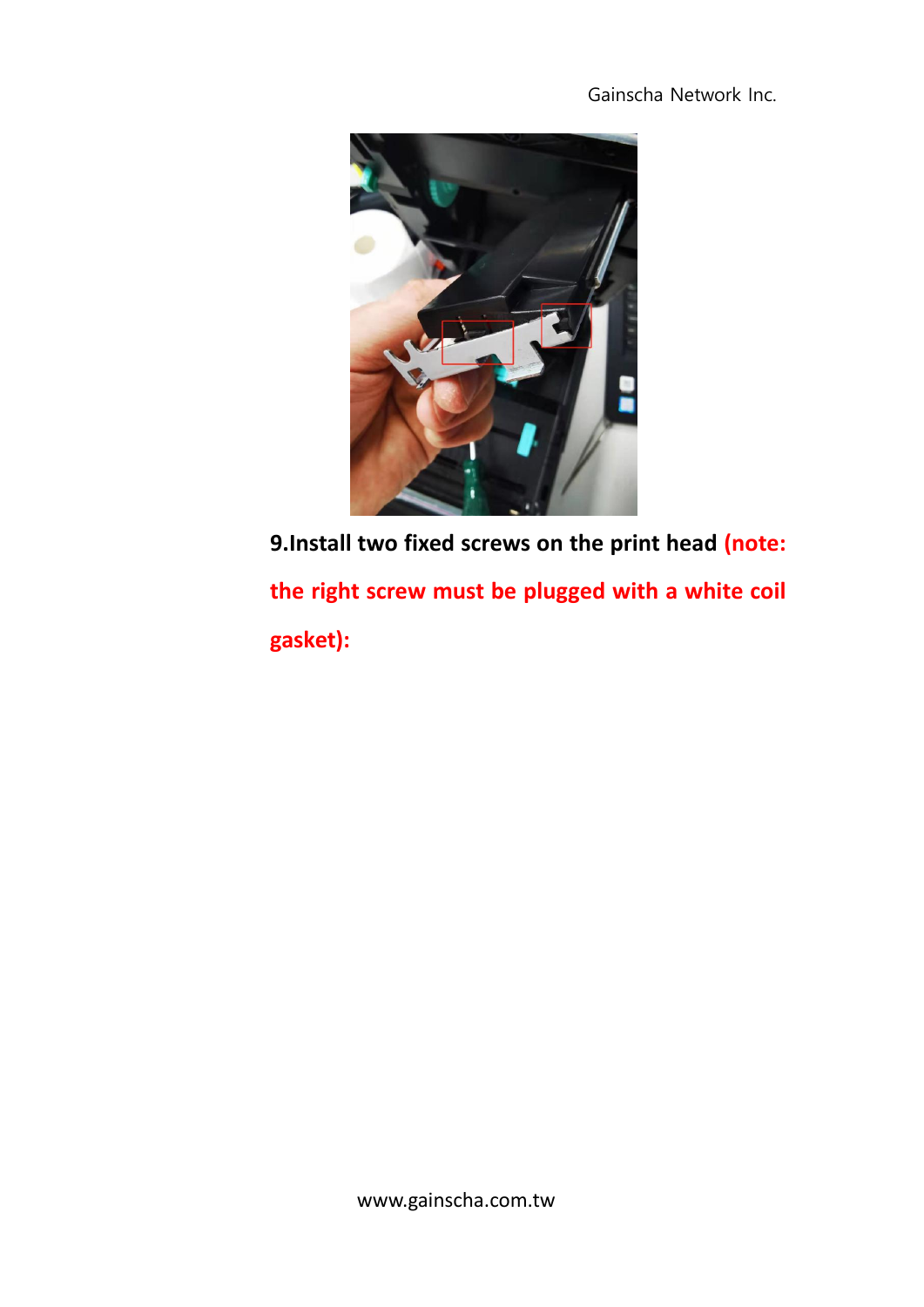

**10.**The thermal support shall be stuck in place:



**11.**The bumps on the bracket must be stuck in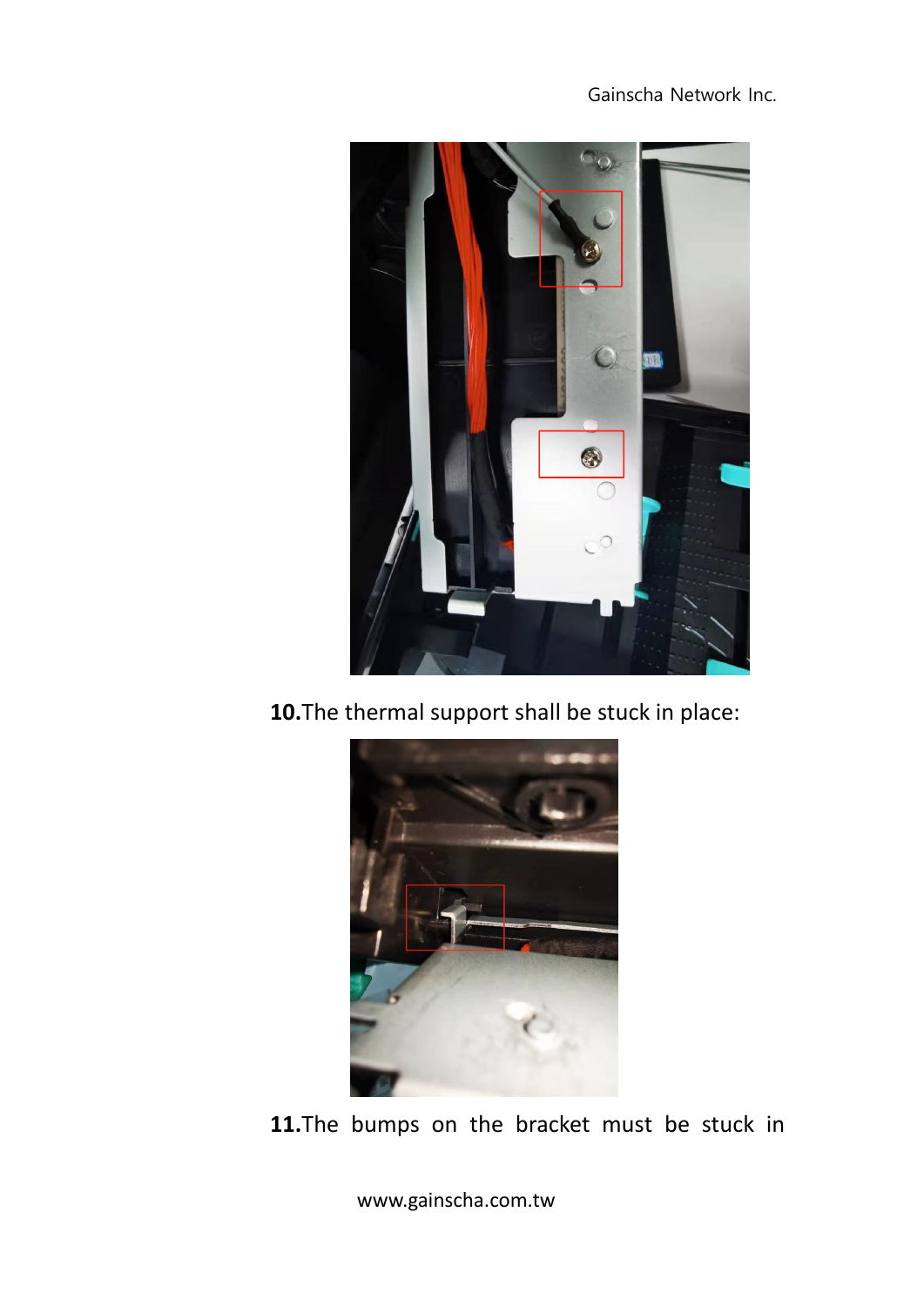place:



**12.**Hold the spring with tweezers (up to two laps) first, put the spring in the upper end of the printer, and then put the hand or tweezers in the buckle below:



**13.**Install the other two screws to the spring in the same way.

**14.**Verify that the print head is installed successfully: Connect to the computer to print.